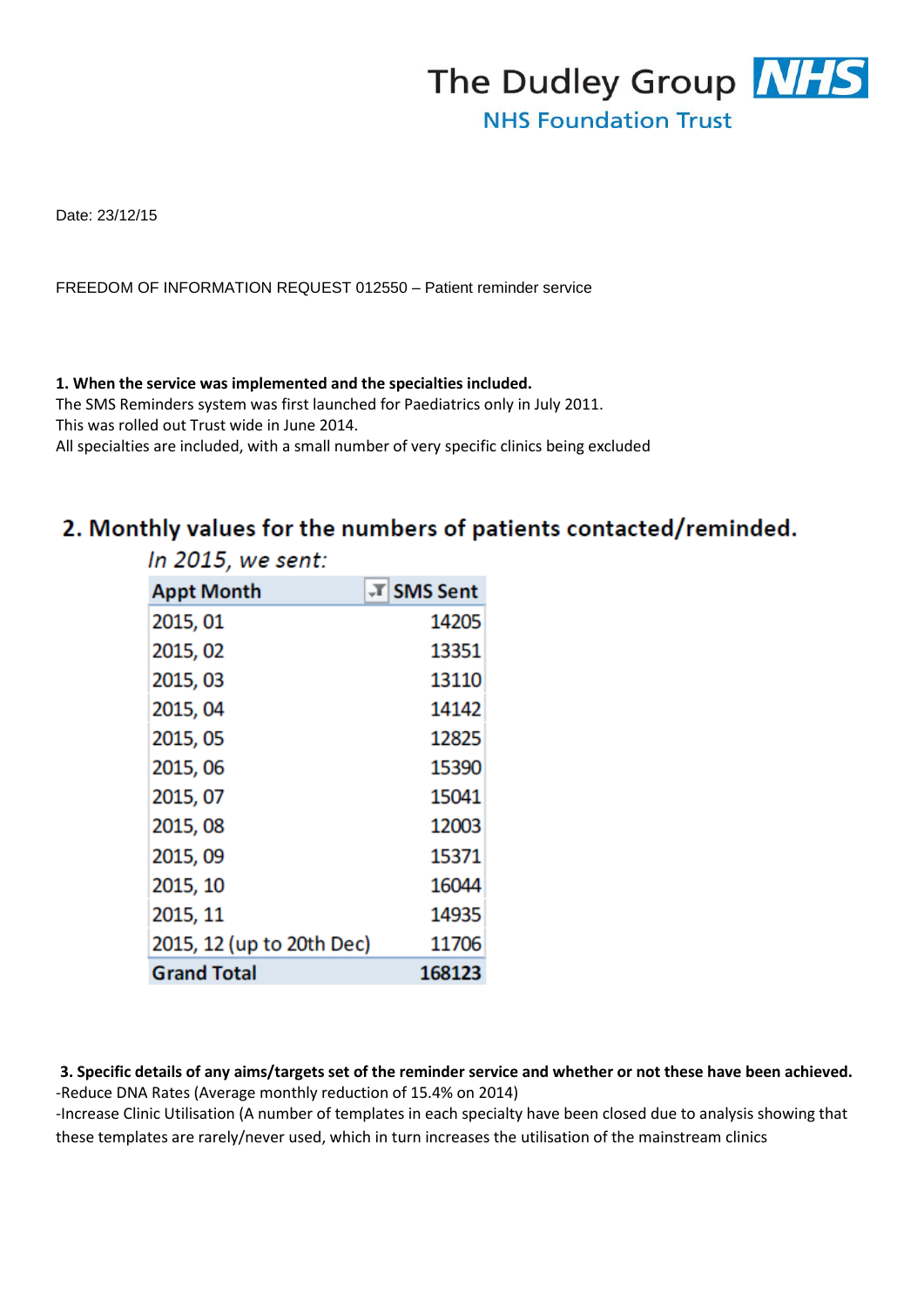# **4. Details of any patient complaints or technical difficulties encountered whilst the service is in operation.**

The main concern with this service is where someone receives an SMS Appointment Reminder, but it is not for them, for example investigations show that often callers have previously given the contact numbers of their relatives. To maintain Patient Confidentiality, Patient Identifiers are not included in the message

**5. Where are the servers used to process the appointment reminders located?**  The servers are located on-site at Russells Hall Hospital **If the service uses SMS** 

#### **6. Do you use NHSMail or another?**

NHSMail was used until April 2015 when the service was ceased. We then switched to EE.

## **7. Where are the SMS carriers servers located?**

The servers are located off-site with the Service Provider

**If the service uses automated IVR/IVM (Interactive Voice Response/Interactive voice Messaging) calls;**

- **8. Where are the servers that undertake these calls located?** *N/A*
- **9. Do the IVR servers process patient identifiable data?** *N/A* **If the service uses agent calls;**
- **10. What percentage of the overall service outcomes are completed by an agent?** *N/A*
- **11. What information do agents have access to?** *N/A*
- **12. Are all agents making the calls based in a call centre?** *N/A*
- **13. Where are the call centres situated?** *N/A*
- **14. If not what percentage of calls are made by home workers?** *N/A*
- **15. Geographically, where are the home based workers**? *N/A*
- **16. What security measures are in place to prevent home-based workers from replicating data locally?** *N/A*
- **17. Are all home based staff DBS checked?** *N/A*

**18. Have you received any complaints at all regarding the agent call service (including but not limited to: manner, tone, ability to understand accents or dialects)?** *N/A* 

**19. Please provide details of the member(s) of staff responsible for the implementation and continued running of the service and their role within the Trust?** *N/A*

**20. Do you have or have you considered any other uses for your reminder service? If so what are they**? *N/A* 

**21. How do you keep personal information secure when transferring to a third party supplier?** *N/A*  **Please provide details of:** 

- **22. Supplier**
- **23. Expected contract length**
- **24. Contract review date**